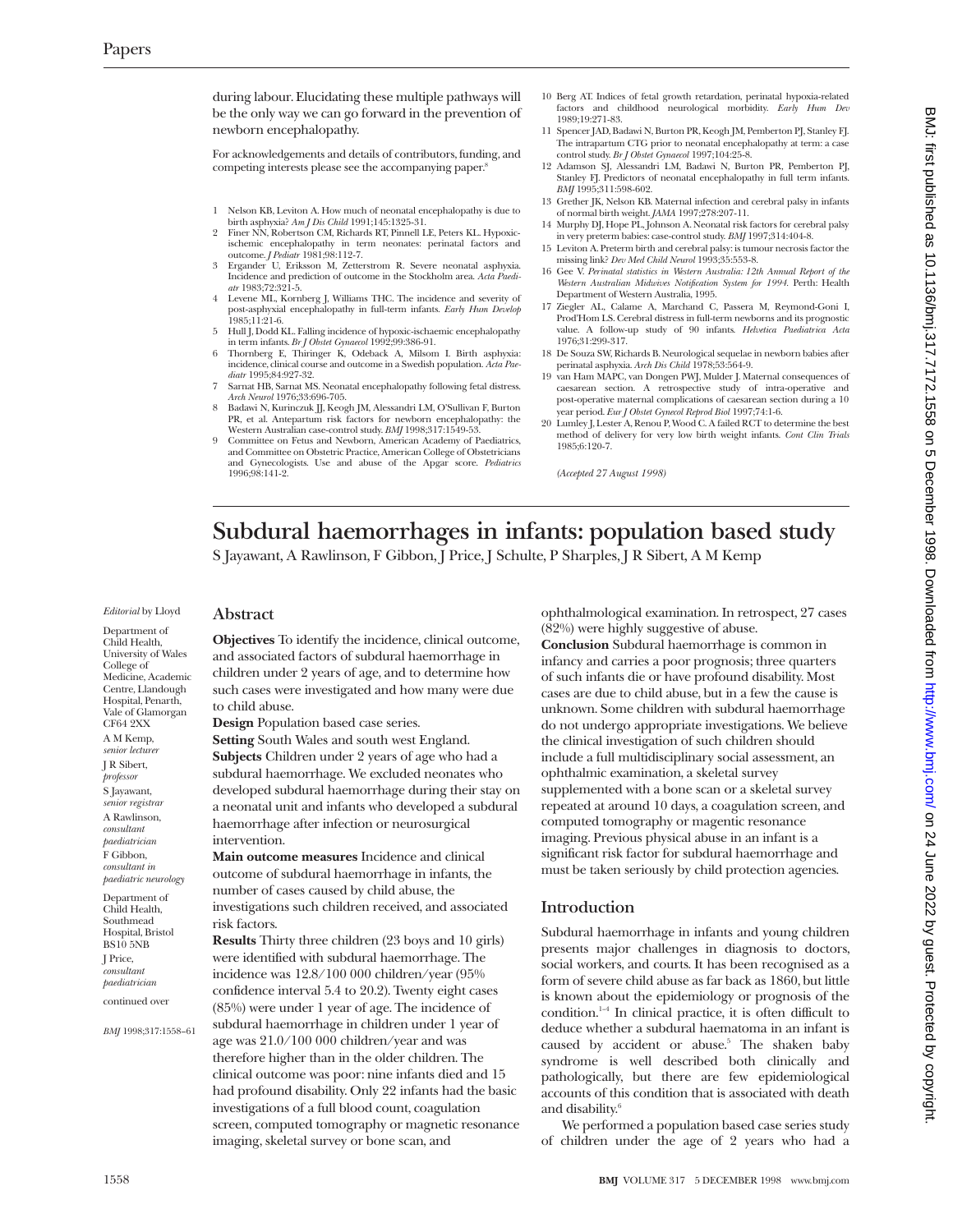Frenchay Hospital, Bristol BS16 1LE J Schulte, *consultant paediatrician* P Sharples, *consultant in paediatric neurology* Correspondence to: Dr Kemp kempam@cardiff.ac.uk

subdural haemorrhage. We aimed to identify the incidence and outcome of the condition, and to determine how many cases were due to child abuse, what investigations these children received, and associated factors.

## **Subjects and methods**

We undertook a three year retrospective study (1 January 1993 to 31 December 1995) of all children under the age of 2 years with subdural haemorrhage. Diagnosis was confirmed by computed tomography, magnetic resonance imaging, or post mortem examination. We excluded neonates who developed subdural haemorrhage during their stay on a neonatal unit and infants who sustained a subdural haemorrhage after infection or neurosurgical intervention.

We identified cases from South Wales (the old counties of Gwent, South Glamorgan, Mid Glamorgan, West Glamorgan, Dyfed, and South Powys) and south west England (Gloucester and Avon). The children were treated at tertiary neurosurgical centres in Swansea, Cardiff, and Bristol. Population data were derived from the Office for National Statistics.<sup>7</sup> We identified cases from ICD-9 (international classification of diseases, 9th revision) inpatient coding: 432.1, 852.0, 851.0, 852.1, 767.0, 336.1, admission books of hospital wards taking paediatric patients in the study area, and the Confidential Enquiry into Sudden Deaths in Infants.<sup>8</sup> We also identified cases from paediatricians, neurosurgeons, pathologists, Her Majesty's coroners, and expert witnesses in child protection cases. Identification of cases was independently confirmed.

To substantiate our incidence figures for 1996 and 1997, we collected notifications of subdural haemorrhage secondary to child abuse in Wales through the Welsh Paediatric Surveillance System. This system uses a return card method similar to the British Paediatric Surveillance System.<sup>9</sup> The notification cards are sent out monthly to all consultant paediatricians in Wales.

We extracted details about the cause of the subdural haemorrhage, its clinical presentation, investigations, neurological follow up after 1 year, and the outcome of child protection (from hospital case notes). Details were also obtained from the minutes of case conferences.

### **Results**

We identified 33 cases (23 (69.7%) boys and 10 (30.3%) girls) of subdural haemorrhage in children. The incidence of subdural haemorrhage in children under 2 years of age was 12.8/100 000 children/year (95% confidence interval 5.4 to 20.2). The age range was 3 weeks to 17 months (median age 3 months). Twenty eight cases occurred in the first year of life. The incidence of subdural haemorrhage in children under 1 year of age was 21.0/100 000 children/year (confidence interval 7.5 to 34.4). The risk of a child developing a subdural haemorrhage by 1 year of age was 1:4761 children.

The clinical outcome of cases with subdural haemorrhage was poor. Nine infants (27.3%) died and 15 (45.5%) had profound disability (table 1). Nine infants (27.3%) were reported as normal after 1 year of follow up. No infant had a developmental abnormality identi-

**Table 1** Disabilities in 15 infants with subdural haemorrhage

| <b>Disability</b>                                 | No of cases |
|---------------------------------------------------|-------------|
| Significant motor impairment:                     |             |
| Spastic quadriplegia                              |             |
| Hemiplegia                                        | 2           |
| Hypotonia                                         |             |
| Speech and language delay                         |             |
| Hearing impairment                                |             |
| Blindness or visual impairment                    | 9           |
| Ongoing seizures                                  | 8           |
| Hydrocephalus requiring shunts                    | 5           |
| Multiple disabilities (combinations of the above) | 5           |

fied before presentation. Clinical presentation varied from infants with general malaise to critically ill infants with impaired consciousness; four (12.2%) children were dead on arrival. Six (18.2%) of the infants had been admitted to hospital on several occasions with symptoms of drowsiness and lethargy before a subdural haemorrhage was diagnosed. Twenty cases

(60.6%) required management in intensive care. Twenty six (78.8%) infants were investigated by computed tomography, four (12.1%) by computed tomography and magnetic resonance imaging, and two (6.1%) by magnetic resonance imaging only. Five cases were diagnosed with subdural haemorrhage at post mortem examination. The 29 infants (87.8%) who were alive on admission had a full blood count and coagulation studies. Twenty seven infants (81.8%) had a skeletal survey (including three infants at post mortem examination). Twenty four infants (72.7%) had an ophthalmoscopic examination (14 were performed by an ophthalmologist), and the eyes of three infants were examined at post mortem examination. In total, only 22 infants (66.7%) had a full series of basic investigations.

All 29 infants tested had normal coagulation, but eight (27.6%) had serum haemoglobin concentrations  $\leq 80$  g/l on admission and six (20.7%) had serum haemoglobin concentrations between 80 and 100 g/l. Sixteen of the 27 infants (59.3%) who had a skeletal survey had fractures (rib (9 cases), skull (5), tibia or fibula (4), femur (2), clavicle (1), and radius (1)). General examination showed other evidence of abuse in 13 infants (39.4%) (torn frenulum (5 cases), burns (1), adult bites (1), and bruising (10)). Two infants presented with profound hypernatraemia secondary to non-accidental poisoning with salt. Overall, there was clinical evidence of coexisting traumatic injury in 19 cases (57.6%).

In 21 cases (77.8%) there were abnormal ophthalmoscopic findings. Of the 27 infants that were examined, 12 (44.4%) had retinal haemorrhages only, five (18.5%) had retinal and other ocular haemorrhages, one had a retinal haemorrhage and choroid tear, one had a retinal haemorrhage and papilloedema, and two had papilloedema and venous dilation.

In one case the injury had arisen from a major road traffic accident. The child had multiple skull fractures but no retinal haemorrhages. In 14 cases a clear history of shaking was obtained, although this was never the first explanation put forward. In 18 cases there was no history of shaking, and two of these cases gave no explanation at all. It was common that carers proposed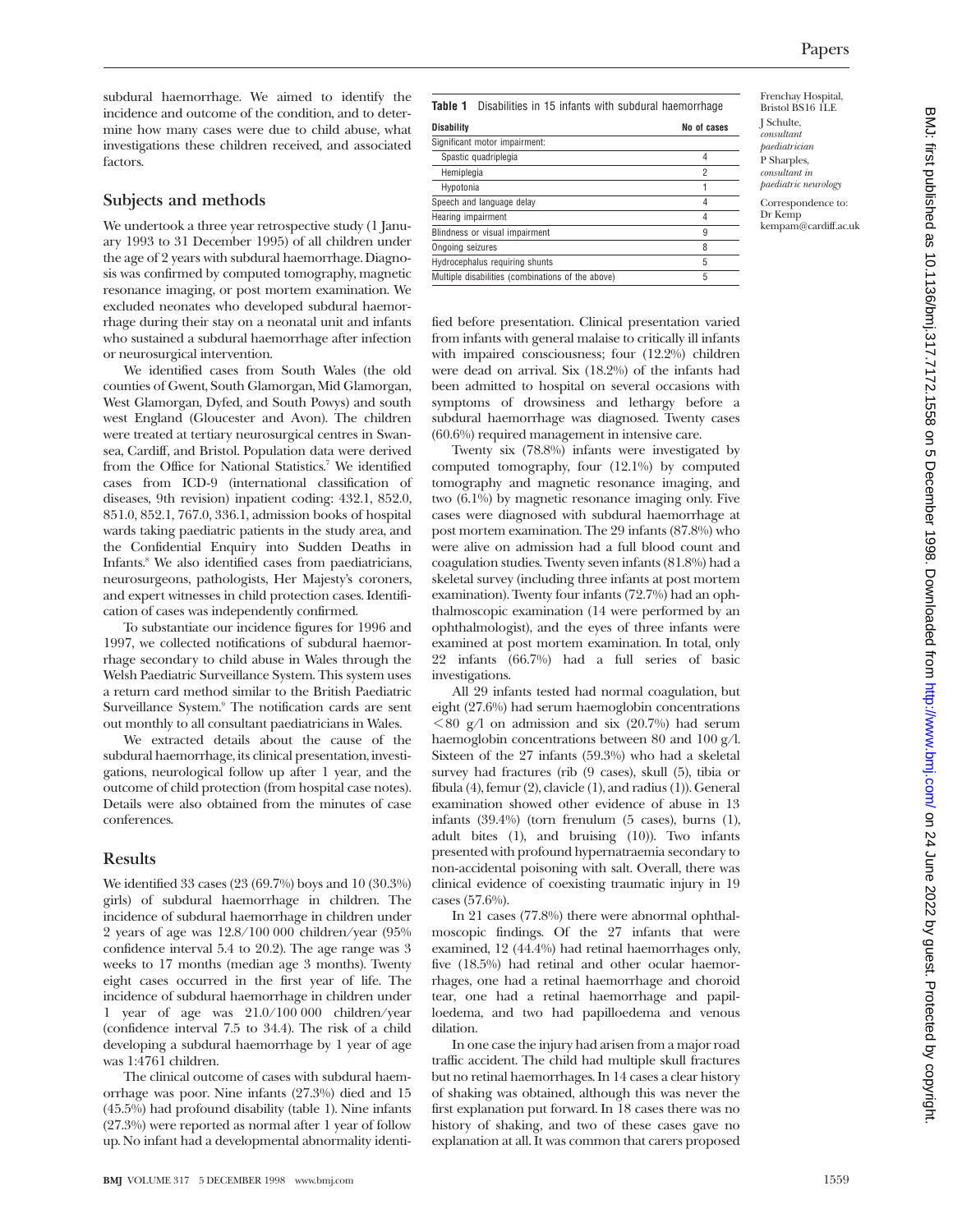| <b>Table 2</b> Case scenarios of five male infants with no obvious evidence of child abuse |  |  |  |
|--------------------------------------------------------------------------------------------|--|--|--|
|                                                                                            |  |  |  |

| Age (months) | Explanation            | <b>Investigations</b> | Findina                   | Outcome         |
|--------------|------------------------|-----------------------|---------------------------|-----------------|
| 7            | Fell from bouncy chair | Ophthalmoscopy        | Retinal<br>haemorrhage    | Died            |
|              |                        | Skeletal survev       | Normal                    |                 |
| 7            | Feverish and unwell    | Ophthalmoscopy        | Normal                    | Disabled        |
|              |                        | No skeletal survey    |                           |                 |
| 2            | No explanation         | Ophthalmoscopy        | No findings<br>documented | Dead on arrival |
|              |                        | No skeletal survey    |                           |                 |
|              | No explanation         | No ophthalmoscopy     |                           | Normal          |
|              |                        | Skeletal survey       | Normal                    |                 |
| 4            | Unwell                 | Ophthalmoscopy        | Normal                    | Disabled        |
|              |                        | Skeletal survey       | Normal                    |                 |
|              |                        |                       |                           |                 |

several different explanations for the injury; three different explanations were given in 10 cases, and two possible causes were given in eight cases. In eight cases carers denied any trauma and attributed the symptoms to some sort of infantile illness. Traumatic explanations were proposed in the remaining cases. These were not definitive, with explanations that the injury had arisen from seemingly minor traumatic events that had recently occurred.

Four of the infants (12.1%) had previously suffered from physical abuse, and all of these children died. Of 17 cases (51.5%) with siblings there was a history of previous sibling abuse in six (35.3%) and concurrent abuse in two (11.8%). Criminal proceedings were undertaken in 14 cases (42.4%), which resulted in nine prosecutions. The alleged perpetrators were the male cohabitees in 5 cases  $(35.7%)$ , the biological father in 6 cases (42.9%), and the mother in 3 cases (21.4%).

Child abuse was confirmed in 21 cases (63.6%) from the proceedings of child protection agencies and by the court of Her Majesty's coroner. We suggest that in a further six cases (18.2%) there were findings that were highly suggestive of child abuse. These included fractures, coexisting trauma, and a family history of abuse. In five cases (15.1%) there was no clear evidence of abuse. The histories in these cases only mentioned minor trauma or malaise, and there were no other injuries or social concerns (table 2). Three of these cases had not been fully investigated.

We conclude that there were 27 cases (81.8%) that were highly suggestive of abuse, giving an incidence of non-accidental subdural haemorrhage in infants under 2 years of age of 10.13/100 000 children/year (95% confidence interval 5.33 to 19.25). For 1996 and 1997 we identified 17 children under 2 years of age with a subdural haemorrhage secondary to physical child abuse in Wales (population under 2 years of age 68 286).6 There were 13 boys and four girls; fractures were recorded in nine cases (52.9%) and bruises in eight cases (47.0%). This gives an incidence of non-accidental subdural haemorrhage of 12.45/ 100 000 children/year for children under 2 years of age (6.43 to 24.09). This is very similar to the figure we obtained for South Wales and south west England.

# **Discussion**

Subdural haemorrhage is common in infancy, particularly in the first year of life. We believe our case ascertainment is complete, and continued surveillance of non-accidental subdural haemorrhage in children in

Wales confirms the incidence. Our paper provides the only population based case series of which we are currently aware. We show that the majority of subdural haemorrhages in children under 2 years of age are due to child abuse. We also show that the outlook for these children is poor, with a quarter dying and a half having profound disability. This confirms previous research findings.4 10–12

The age range and the male predominance also confirm the findings of other studies.13 14 It has been postulated that many parents believe that boys can withstand rougher handling, or cultural expectation is such that boys are expected to cry less often than girls.<sup>15</sup>

There are a number of theories as to why babies are vulnerable to subdural haemorrhage. As babies have a large head and weak neck muscles, it is likely that the whiplash mechanism sets up shearing forces within the cranium that are sufficient to tear the blood vessels that cross the relatively wide subdural space, resulting in bleeding.<sup>13 16</sup> It is also likely that the small size of the infant allows it to be picked up and shaken more easily than a heavier child. There are proponents of the shaken baby syndrome who suggest that shaking alone is insufficient to generate the acceleration-deceleration forces that are necessary to cause a subdural haematoma.17–19

#### **Suggested mandatory investigations in cases of subdural haemorrhage in infants**

- Full multidisciplinary social assessment
- Ophthalmoscopy by an ophthalmologist
- Skeletal survey supplemented with a bone scan<sup>20</sup> or
- a repeat survey at around 10 days
- Coagulation screen
- Radiological assessment by computed tomography
- or magnetic resonance imaging

The correlation between fractures, multiple injuries, and subdural haemorrhages suggests that considerable violence must be involved around the time that a subdural haemorrhage is sustained. Our study confirms that a shaking injury was inflicted in many cases of subdural haemorrhage, but that subdural haemorrhages can also arise from severe trauma such as a road traffic accident.

Our study shows the clear relation between subdural haemorrhage and fractures, other traumatic injury, retinal haemorrhages, and a previous history of child abuse in the family. The coexistence of any of these factors should alert the paediatrician to the likelihood of child abuse. We are concerned, however, that a significant number of cases were not fully investigated. Vital coexisting features of child abuse may therefore be missed in the initial assessment. We recommend that certain investigations should be mandatory in the assessment of all children under 2 years of age with a subdural haemorrhage (box). Decisions about whether child abuse has occurred must then be made after consideration of all these investigation together with the multiagency child protection team.

The majority of the subdural haemorrhages in our cases were diagnosed from computed tomograms. Magnetic resonance imaging may be the investigation